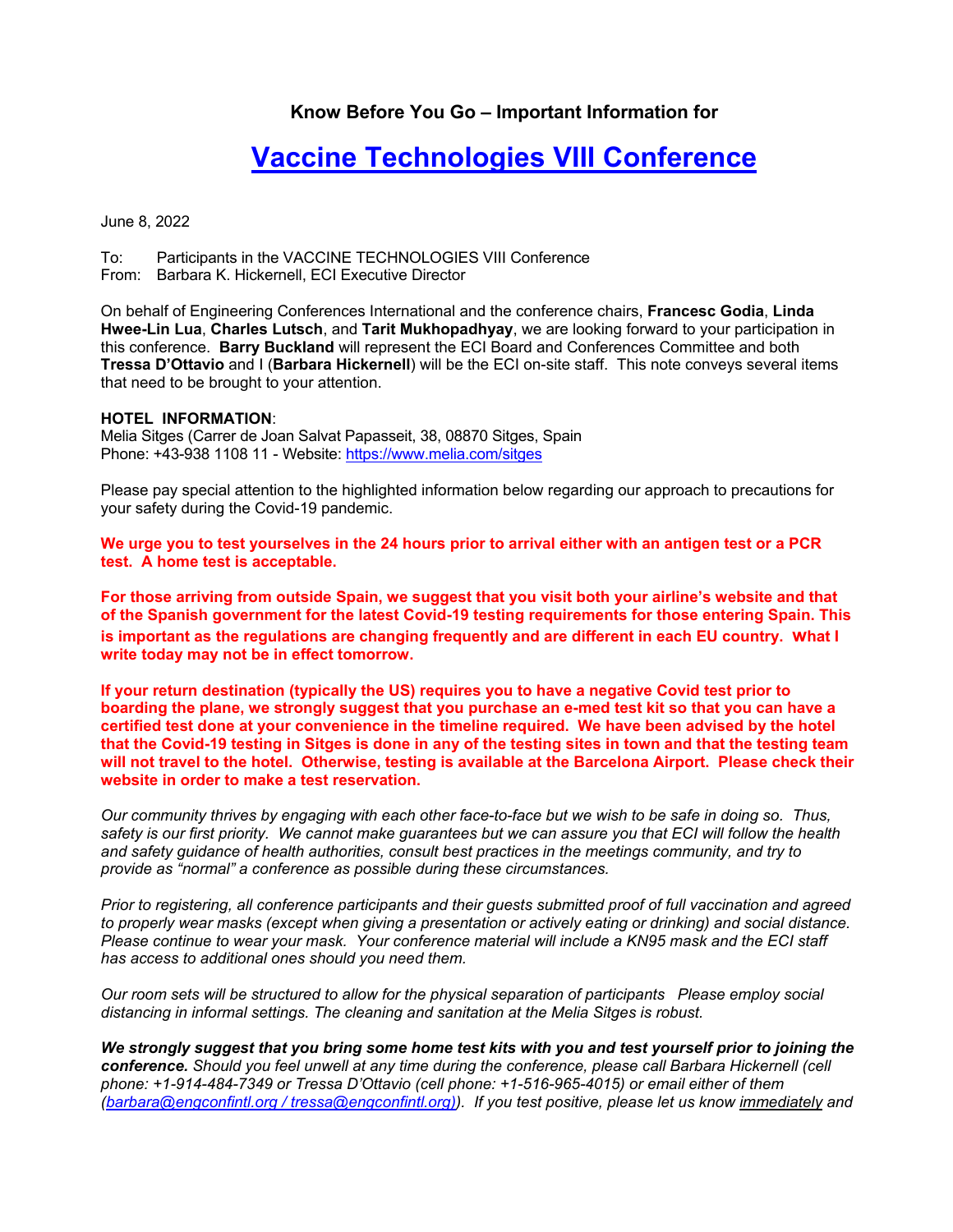*stay in your room. We will notify the hotel. If you test positive once you arrive home, please contact us so that we may inform fellow participants.* 

*The reverse side of your name badge (distributed at the conference) is where we suggest that you place emergency contact information.* 

*As we respect your privacy, we will dispose of your vaccination information/official identification and mobile phone number after the meeting. If you would like to have this information available in case of emergency, please use the form on the reverse side of your name badge.*

## **TRANSPORTATION FROM BARCELONA AIRPORT**

If you have previously requested transportation on Saturday or Sunday (June 11 or 12), you will receive an email with detailed instructions as to where to meet the transportation coordinator and the time of your departure. There will be buses returning to the airport on Friday. More information will be available at the ECI office during the conference.

**WEATHER:** The long-term forecast calls for mostly sunny days. Highs are predicted to be around 26°C - 31°C and lows around 20 $\degree$ C. Bring a sweater or jacket for the conference room if the temperature is too cool for you.

**SUNDAY SCHEDULE**: Registration will be open from 3:00 pm to 5:30 pm. After the 5:30 opening remarks, the first keynote will begin at 6:00 pm. Following the keynote there will be a reception and dinner in the hotel Garden.

**STREAMING:** The period between 1:30 pm and 4:00 pm each day will be live streamed. Please return from lunch promptly as the afternoon session will start promptly.

**SPEAKERS:** We expect that all presentations will use PowerPoint and we will have a computer projector as well as a laptop with Microsoft PowerPoint. Please bring your presentation on a memory stick for loading onto the ECI computer. If you plan to use a Mac computer, please bring the necessary adapters. Our audiovisual graduate student is **Elianet Lorenzo** and she will assist speakers in loading their presentations on the conference laptop.

The AV company requests that all presentations be loaded the day prior to the session or no later than three hours before the session in which you are speaking begins.

Be sure that you provide your session chair with a *brief* biography for introductions.

It is essential to the conference schedule that you keep to your given time (allowing at least 5 minutes for questions/discussion). Keeping in the tradition of these conferences, please be available during the conference for discussion and questions. Meals and social hours are perfect for discussion and questions.

**POSTERS**: As noted on the website, the posters should be no larger than 1 m wide and 1.5 m long. Posters should be mounted prior to the first poster session on Monday. Both tack and tape will be provided.

**TUESDAY EARLY EVENING GUIDED TOUR OF SITGES**: Please assemble in the hotel lobby prior to 5:30 pm. There will be guides who will lead small groups of participants on guided tours of historic Sitges. The groups will then meet at the Palau Maricel, an eclectic art museum showcasing works across ten centuries in a former residence with privileged views of the Mediterranean. Afterwards dinner is on your own at one of the many restaurants in Sitges. Information is provided in the App.

**MISCELLANEOUS**: The following are a few housekeeping items:

- If you have special dietary needs (e.g., vegetarian, allergies, etc.) that you have not already informed us of when you registered, please contact Kathy Chan (kathy@engconfintl.org) prior to the start of the conference. The hotel does not guarantee that special dietary needs can be met if they are not informed at least three days prior to the conference.
- Dress: ECI conferences are casual. We discourage suits and ties.
- ECI does not make pre/post conference reservations. You must contact the hotel directly.